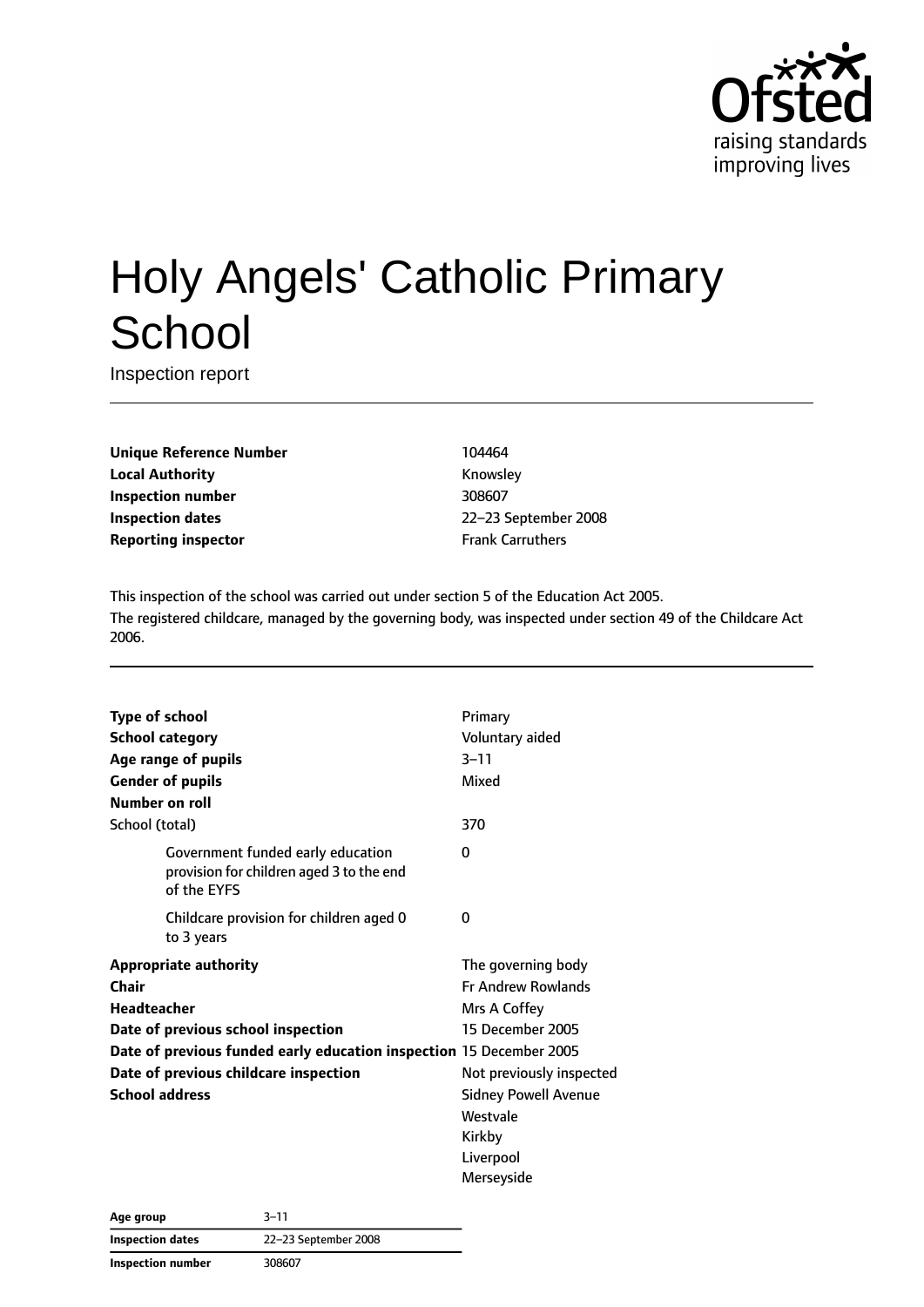**Telephone number** 0151 4778400 **Fax number** 0151 4778401

L32 0TP

| Age group                | $3 - 11$             |  |
|--------------------------|----------------------|--|
| <b>Inspection dates</b>  | 22-23 September 2008 |  |
| <b>Inspection number</b> | 308607               |  |

 $\overline{\phantom{a}}$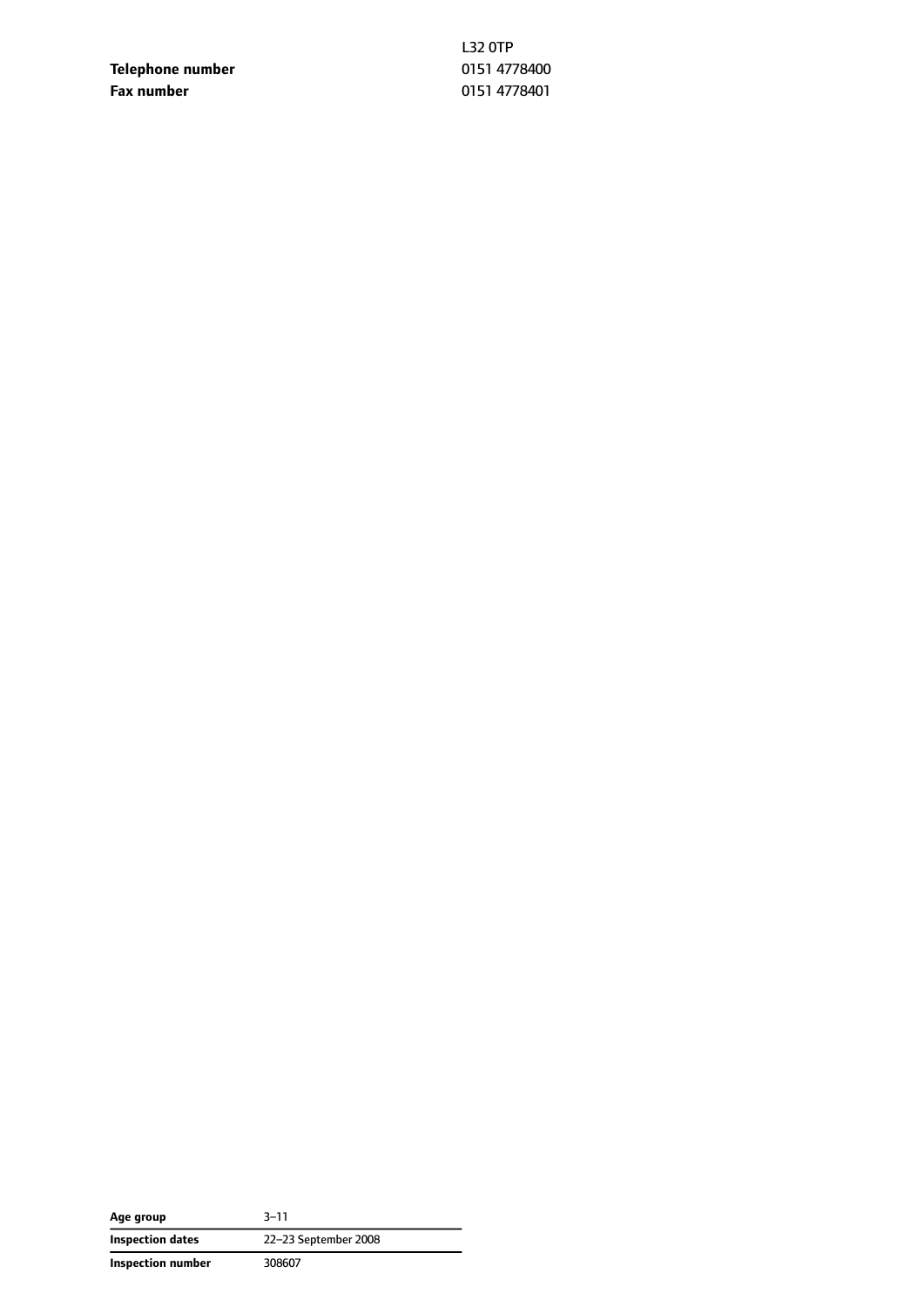.

<sup>©</sup> Crown copyright 2008

Website: www.ofsted.gov.uk

This document may be reproduced in whole or in part for non-commercial educational purposes, provided that the information quoted is reproduced without adaptation and the source and date of publication are stated.

Further copies of this report are obtainable from the school. Under the Education Act 2005, the school must provide a copy of this report free of charge to certain categories of people. A charge not exceeding the full cost of reproduction may be made for any other copies supplied.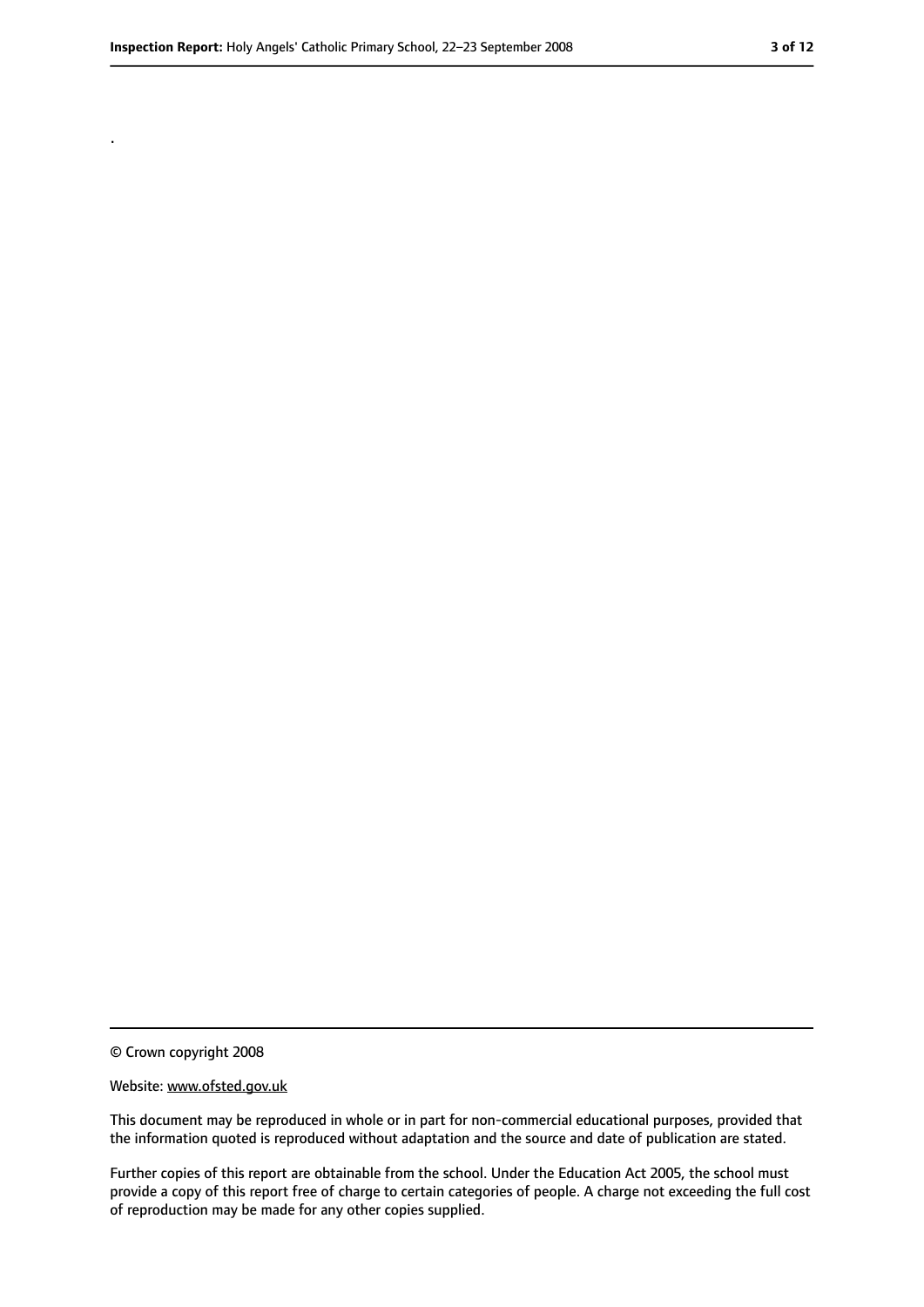# **Introduction**

The inspection was carried out by three Additional Inspectors.

## **Description of the school**

The school is larger than average. Its Early Years Foundation Stage provision (EYFS) consists of two part-time Nursery classes and two Reception classes. Almost all pupils are of White British origin. The proportion of pupils eligible for free school meals is above average. The proportion with learning difficulties and/or disabilities is average. The area the school serves is one of above average social deprivation. The school has been in temporary accommodation since September 2006 and is scheduled to move into a new building on an adjacent site in September 2009. The school has the Basic Skills Quality Mark, the Healthy Schools award and the Activemark.

#### **Key for inspection grades**

| Grade 1 | Outstanding  |
|---------|--------------|
| Grade 2 | Good         |
| Grade 3 | Satisfactory |
| Grade 4 | Inadequate   |
|         |              |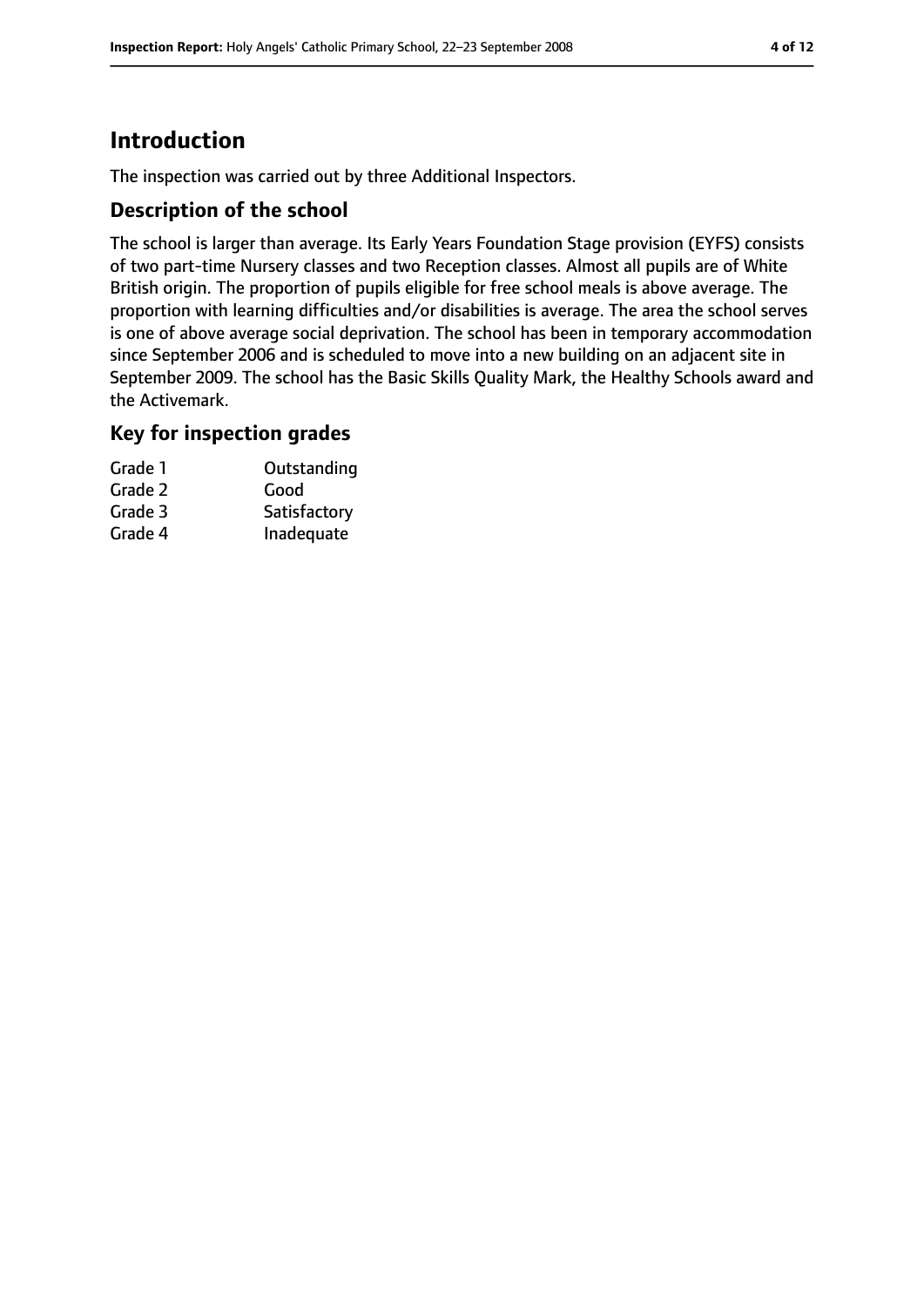# **Overall effectiveness of the school**

#### **Grade: 3**

The school provides a satisfactory education for pupils. It has good features, namely leadership and management, and the pupils' personal development; the care, guidance and support it provides for pupils are also good with some outstanding features. Senior leaders are guiding staff and pupils well through a difficult period of adjustment while the new school is being built. The school provides satisfactory value for money.

Pupils' achievement in English, mathematics, science, and information and communication technology (ICT) is satisfactory overall. Children enter the Nursery class with levels of skills that are generally well below levels typical for their age. By the end of Year 6, they have made good progress in English and the proportion reaching the expected level for pupils at this age is close to the average of schools nationally. Progress in mathematics is satisfactory overall. Provisional test results for 2008 in mathematics were lower than the previous year whilst those for science improved. Overall, standards in Year 6 have improved since the time of the previous inspection.

Pupils' personal development is a strength of the school. Pupils enjoy school, behave exceptionally well and develop a good awareness of the need to lead a healthy lifestyle and how to be safe. Relationships among staff and pupils and between pupils are very good. The school excels in how it cares, guides and supports its pupils and their families. Links with agencies, such as social and medical services and special needs providers, are very strong. The school's learning mentor is very effective in supporting pupils and their families, and systems to promote attendance are good. Although levels of attendance are below average, they are rising towards the national average. Last year, they were adversely affected by significant outbreaks of childhood and other illnesses.

The quality of teaching and learning is satisfactory. There is now a higher proportion of good teaching than at the time of the previous inspection but there is still some variation. Teaching assistants are well trained in their roles and make a very good contribution teaching programmes of work to pupils with learning difficulties and/or disabilities and helping them to make good progress. The curriculum is satisfactory overall. It provides good foundations in English and recent improvements in science provide better opportunities for pupils to enjoy investigative work. The school is aware of the need to develop aspects of mathematics and does all it can to offer pupils experience of ICT. Its provision for more able and talented pupils is underdeveloped.

Strong leadership by the headteacher, ably supported by the deputy headteacher, is steering the school well towards a vision of a new school with excellent facilities. Senior staff are determined to make sure pupils have the best opportunitiesto do well, despite current limitations of buildings and grounds. They are well supported by governors and parents, who are looking forward with great anticipation to the new school next year. The school works well with the local community, parishes and other schools. Given the progress made since the last inspection, the school has good capacity to improve.

## **Effectiveness of the Early Years Foundation Stage**

#### **Grade: 2**

Provision in the Nursery and Reception classes is good. Children's achievement is good so that by the end of the Reception year the majority are working at levels expected of children at this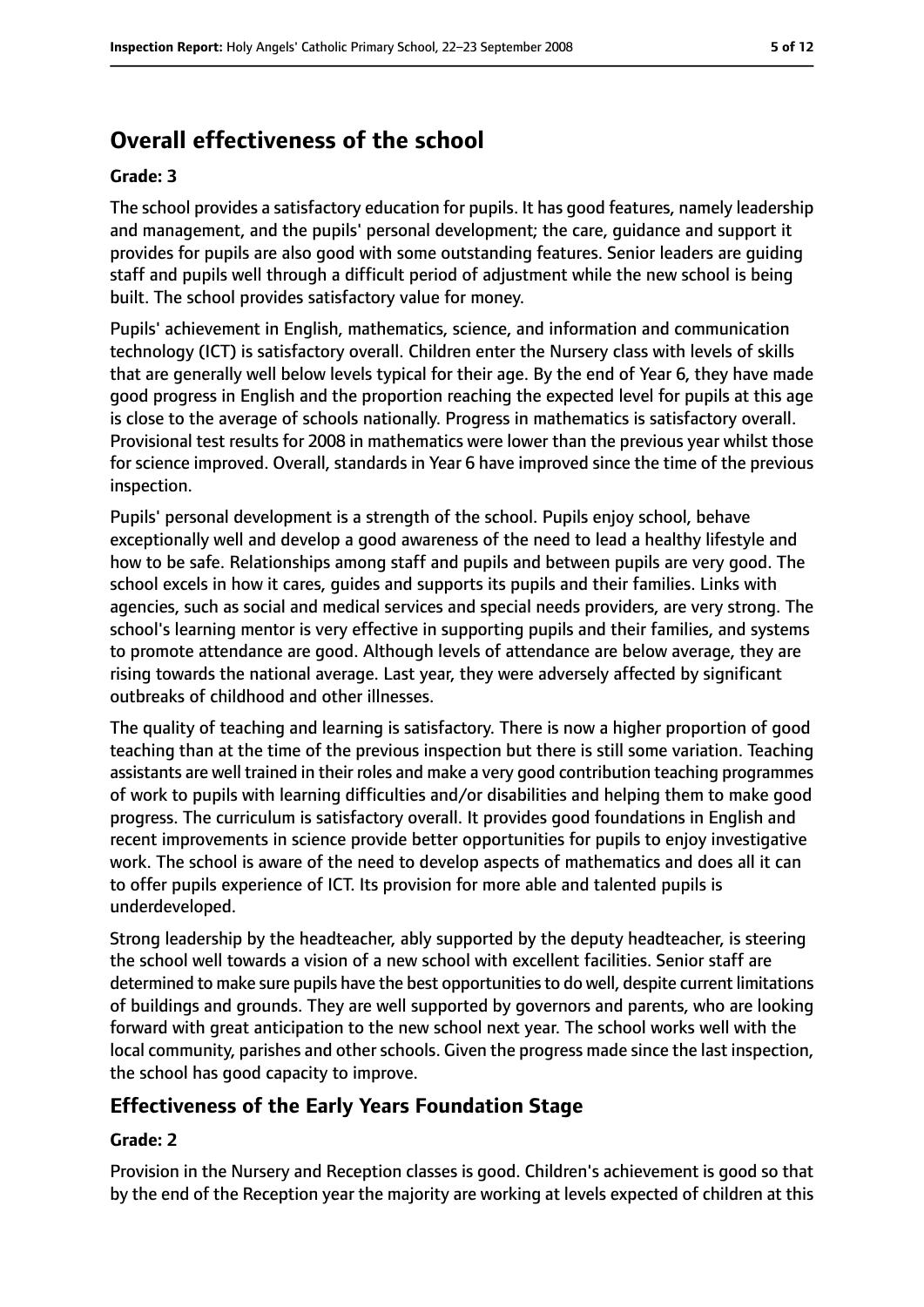age. Teaching and learning are good, though staffing changes in the Nursery in the last school year led to some inconsistency in children's achievement. This has now been addressed. Despite the difficulties of the temporary accommodation, the children have good opportunities to enjoy a wide range of activities both indoors and outside. Senior staff have taken a keen interest in making sure the children have not been disadvantaged by any limitations. Children enjoy school and the expertise of staff is such that they have a very good understanding of the nature of the EYFS curriculum and know the importance of children learning through play. Staff regularly and effectively observe and assess how well children are developing. They identify early any difficulties children are having and then intervene by involving parents and outside agencies quickly. Leadership and management of the EYFS are good and arrangements for starting in the Nursery and transferring to Year 1 are smooth. The curriculum in Year 1 is appropriately matched to the needs of the Reception children as they start in Key Stage 1.

## **What the school should do to improve further**

- Raise standards in mathematics in Key Stages 1 and 2.
- Ensure that the quality of teaching and learning is consistently good.
- Develop provision for the more able and talented pupils.

A small proportion of the schools where overall effectiveness is judged satisfactory but which have areas of underperformance will receive a monitoring visit by an Ofsted inspector before their next section 5 inspection.

# **Achievement and standards**

#### **Grade: 3**

Pupils' achievement is satisfactory overall. There is some variation between year groups in the performance of pupils, being good in the majority of years but not all. Standards at the end of Key Stage 1 have been close to the national average in reading, writing and mathematics in the last two years, though the proportion of pupils exceeding the expected level in mathematics has been below average. Progress is good in English, and standards by the end of Year 6 have been rising consistently since the time of the previous inspection. This is because of an effective focus on improving the teaching of reading and writing. Progress in mathematics is more uneven and standards, though better than at the time of the previous inspection, are below average. Progress in science has improved. A good focus on improving pupils' investigative skills has begun to have an impact in this subject. Progress in ICT is satisfactory. Pupils with learning difficulties and/or disabilities make good progress thanks to well organised support by the teachers, the special educational needs coordinator and teaching assistants.

# **Personal development and well-being**

#### **Grade: 2**

Pupils' personal development and well-being are good. Pupils enjoy school and say they like lessons. This view is endorsed by the great majority of parents who responded to the inspectors' questionnaire. Pupils' behaviour is outstanding: they show high levels of respect for one another and for adults and this is the result of clear policies on and expectations for behaviour. A number of parents commented very favourably on this aspect of the school's work and a typical view was, 'I feel the school is run and organised well for the pupils.' Pupils' spiritual, moral, social and cultural development is good and their awareness of the needs of others is especially evident in the lengths the pupils go to raise money for charity. They develop a good awareness of cultures other than their own through the curricular links with schools in other parts of the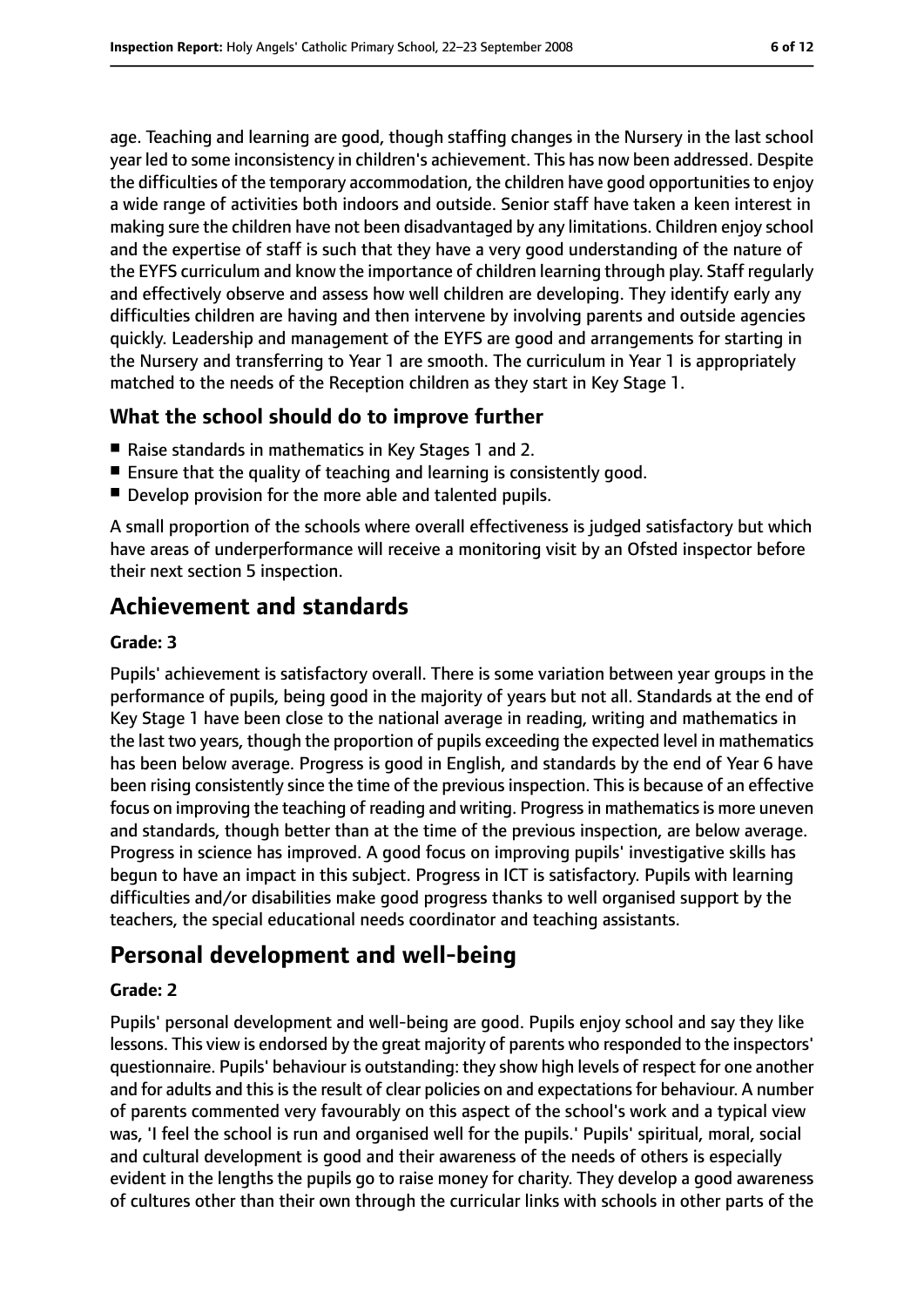world. Pupils' involvement in the local community is good and the development of skills for their future economic well-being is satisfactory. They develop good skills of independence and cooperation and have opportunities to plan events themselves.

# **Quality of provision**

## **Teaching and learning**

#### **Grade: 3**

The quality of teaching and learning is uneven across age groups and it is better in English than in mathematics. In the best lessons, planning is meticulous and there is a careful match of strategies to learning objectives so that all pupils make good progress. Learning objectives are constantly revisited so that pupils are always able to understand the skills they are developing. The pace of lessons is brisk and the work is tailored so that individual needs are met. Pupils' work is marked regularly with very helpful comments so that pupils receive clear guidance. Where pupils' learning is satisfactory, planning is not sufficiently precise so that some pupils became confused at times and learning is impeded. Sometimes, the pupils spend too long listening to the teacher and become unsettled and at other times, pupils are not challenged enough when they are given tasks to do. The teaching of pupils with learning difficulties and/or disabilities is good, however, because of the quality of the support and intervention programmes provided for them. As a result, they achieve well.

## **Curriculum and other activities**

#### **Grade: 3**

The curriculum develops basic skills of literacy well and this is reflected in the Basic Skills Award the school has gained and leads to good achievement in English. The curriculum for mathematics is satisfactory overall, though there are some elements in which pupils underperform, namely mental activities and calculations. The curriculum for ICT is satisfactory. Despite drawbacks in facilities, the school overcomes them well by providing banks of laptops for pupils to use and also making very good use of specialist expertise at the neighbourhood City Excellence Centre. The curriculum for the personal development, health and fitness of pupils is well organised and this is evident in the awards the school has gained. Visits and visitors to school enhance the breadth of pupils' learning well. An example is the science based project on marine life by led by visiting specialists. There is a good range of activities afterschool. The curricular opportunities for the most able pupils and those who display particular talents, however, are underdeveloped.

#### **Care, guidance and support**

#### **Grade: 2**

The work of the learning mentor and well-trained teaching assistants ensures that the needs of vulnerable pupils and those with learning difficulties and/or disabilities are fully met. Pupils report that they always have an adult to turn to and that they appreciate the learning mentor's help in resolving their problems. The school has adopted a whole-school approach to managing behaviour and a system of house captains and team points ensures that behaviour is excellent. Extensive partnerships with external agencies provide pupils and their families with good support. Parents are particularly appreciative of the help they receive through the Family Learning and 'Stay and Play' sessions. Parents are welcome to come in to speak to teachers before and after school. A comment typical of many parents is, 'Staff are understanding, caring and sympathetic.' Procedures to promote child protection, the safe recruitment of staff, health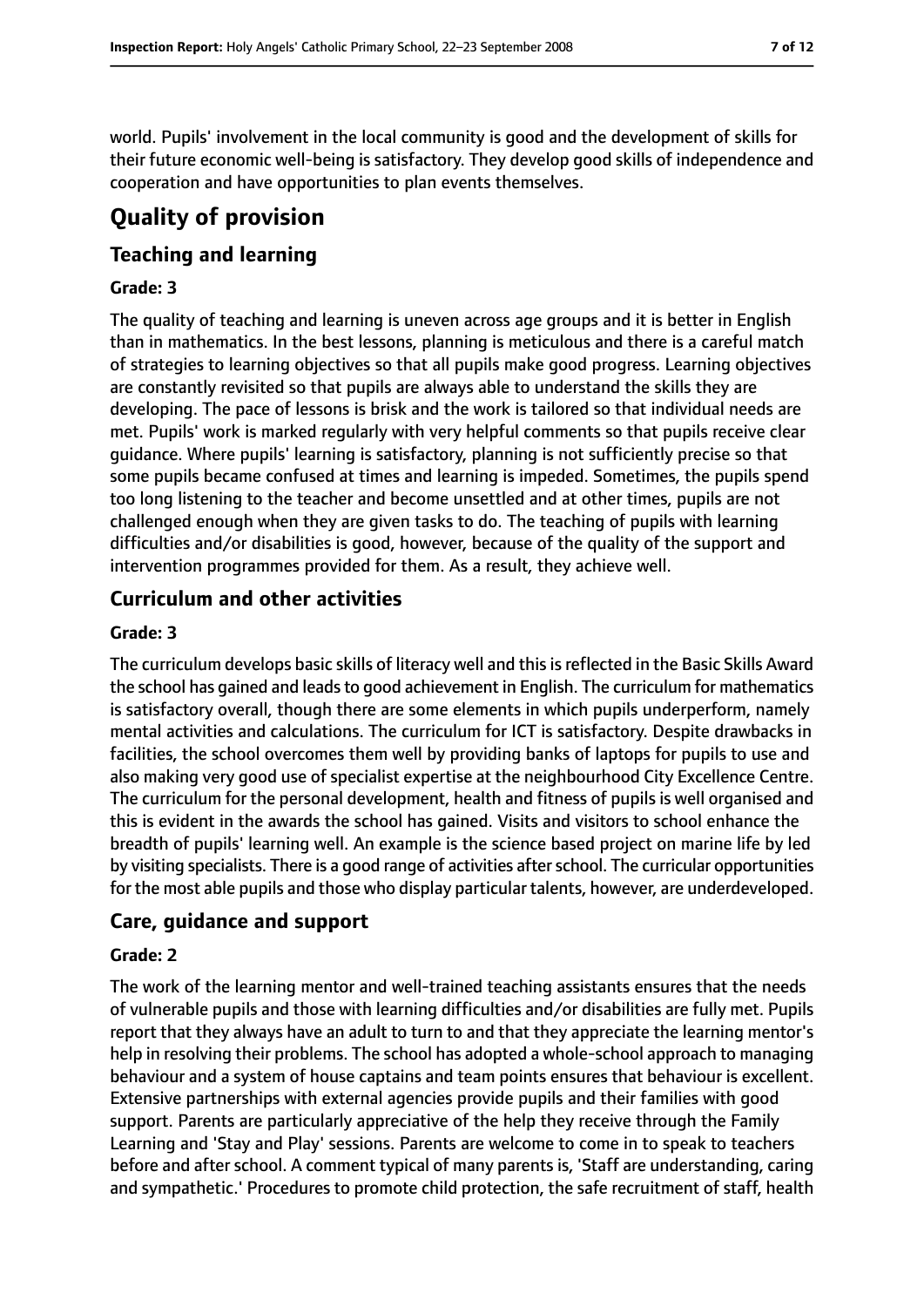and safety and to reduce risk meet all current requirements. Arrangements for tracking pupils' progress are good and the information gained is used very well to set targets. Pupils are involved in assessing their own progress so most know what needs to be done to improve their work. Occasionally, however, pupils are not clear how to improve when they are not sufficiently challenged in their learning

# **Leadership and management**

#### **Grade: 2**

The headteacher displays determined and purposeful leadership, which has steered the school through challenging times. She has a very clear vision of how the school is developing which is shared with the whole staff. She has also had a pivotal input into the design of the new building so that it can provide a stimulating, environmentally friendly school. The deputy headteacher, who has been particularly effective in developing the school's system for tracking pupils' academic progress, ably supports her. Both senior leaders have a clear understanding of the school'sstrengths and areasfor development and have clear plansto secure improvement. School self-evaluation is good. Middle managers are developing their leadership skills well and are beginning to have a real impact on school performance. Leaders at all levels are now setting challenging targets, which are helping to raise achievement. Governors have developed well since the previous inspection through much improved training. They have a close awareness of the school's strengths and areas for development and provide good support for leaders. The school has effective strategies to promote pupils' understanding of the community based upon strong links with partners in the local, national and international communities. Financial management is good with unit costs just above average and a small surplus of funds in the school budget.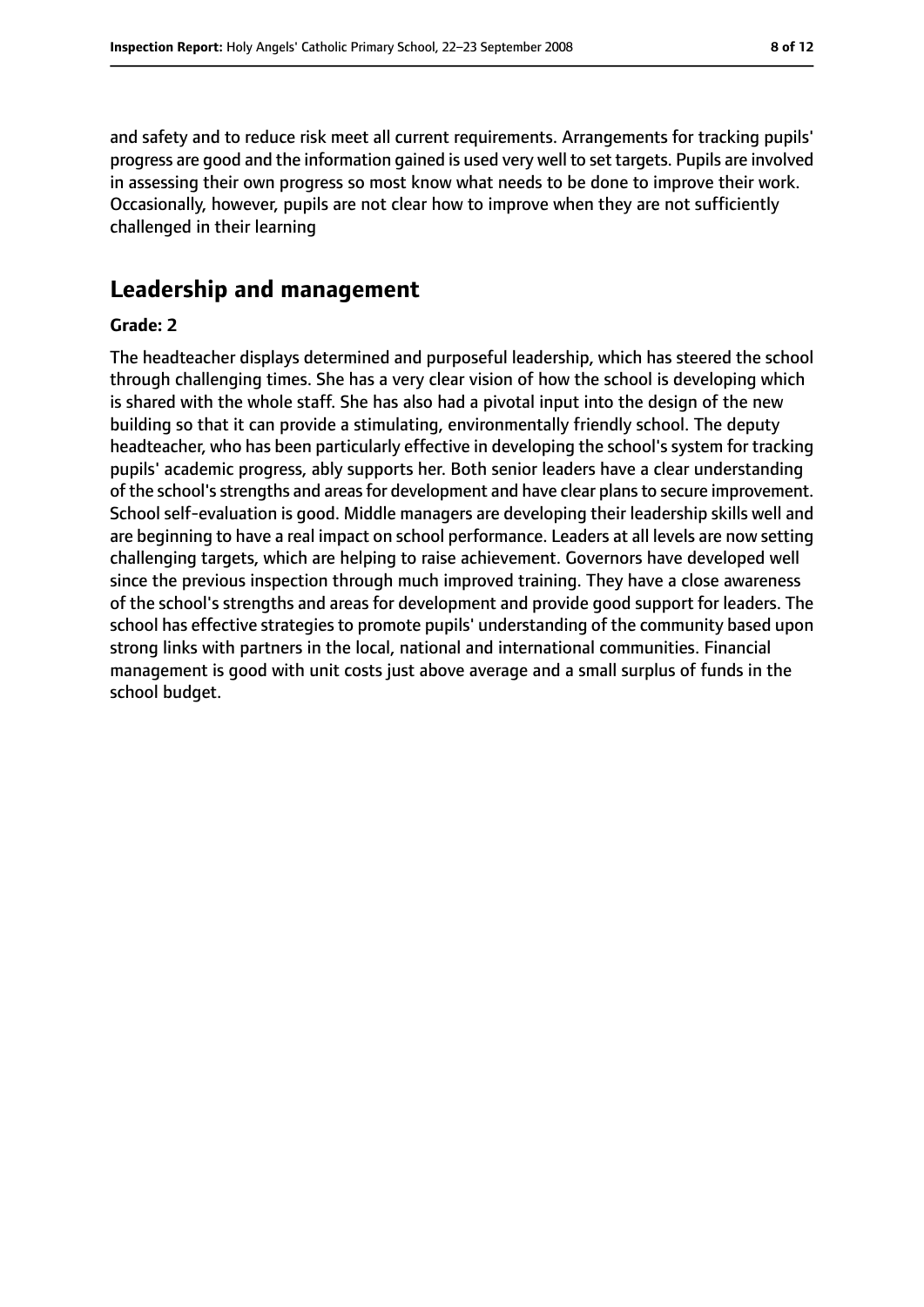**Any complaints about the inspection or the report should be made following the procedures set out in the guidance 'Complaints about school inspection', which is available from Ofsted's website: www.ofsted.gov.uk.**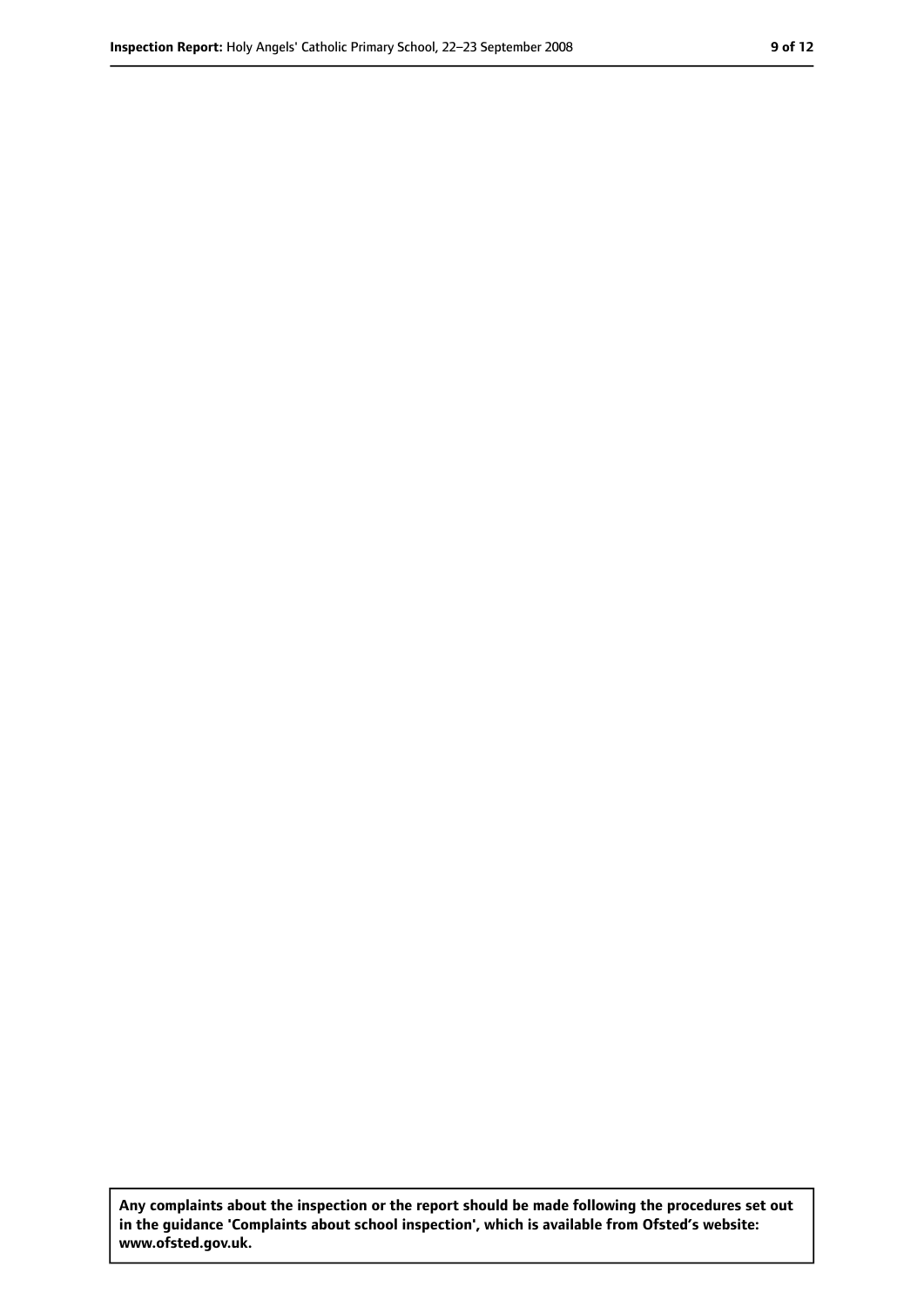# **Inspection judgements**

| Key to judgements: grade 1 is outstanding, grade 2 good, grade 3 satisfactory, and | <b>School</b>  |
|------------------------------------------------------------------------------------|----------------|
| arade 4 inadequate                                                                 | <b>Overall</b> |

## **Overall effectiveness**

| How effective, efficient and inclusive is the provision of<br>education, integrated care and any extended services in meeting the<br>needs of learners? |     |
|---------------------------------------------------------------------------------------------------------------------------------------------------------|-----|
| Effective steps have been taken to promote improvement since the last<br>inspection                                                                     | Yes |
| How well does the school work in partnership with others to promote learners'<br>well being?                                                            |     |
| The capacity to make any necessary improvements                                                                                                         |     |

# **Effectiveness of the Early Years Foundation Stage**

| How effective is the provision in meeting the needs of children in the<br><b>EYFS?</b>       |  |
|----------------------------------------------------------------------------------------------|--|
| How well do children in the EYFS achieve?                                                    |  |
| How good are the overall personal development and well-being of the children<br>in the EYFS? |  |
| How effectively are children in the EYFS helped to learn and develop?                        |  |
| How effectively is the welfare of children in the EYFS promoted?                             |  |
| How effectively is provision in the EYFS led and managed?                                    |  |

## **Achievement and standards**

| How well do learners achieve?                                                                               |  |
|-------------------------------------------------------------------------------------------------------------|--|
| The standards <sup>1</sup> reached by learners                                                              |  |
| How well learners make progress, taking account of any significant variations<br>between groups of learners |  |
| How well learners with learning difficulties and/or disabilities make progress                              |  |

## **Annex A**

<sup>&</sup>lt;sup>1</sup>Grade 1 - Exceptionally and consistently high; Grade 2 - Generally above average with none significantly below average; Grade 3 - Broadly average to below average; Grade 4 - Exceptionally low.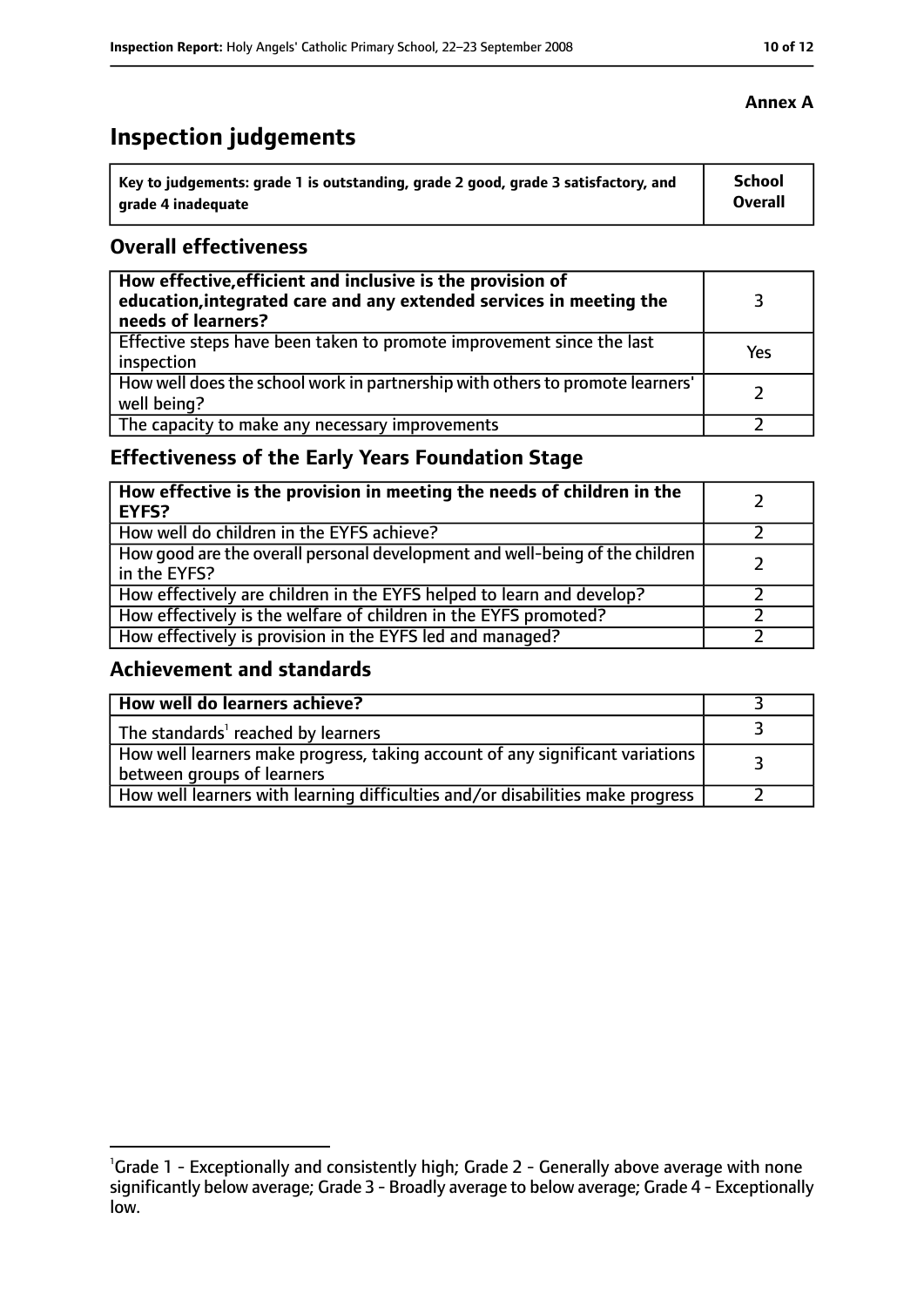# **Personal development and well-being**

| How good are the overall personal development and well-being of the<br>learners?                                 |  |
|------------------------------------------------------------------------------------------------------------------|--|
| The extent of learners' spiritual, moral, social and cultural development                                        |  |
| The extent to which learners adopt healthy lifestyles                                                            |  |
| The extent to which learners adopt safe practices                                                                |  |
| The extent to which learners enjoy their education                                                               |  |
| The attendance of learners                                                                                       |  |
| The behaviour of learners                                                                                        |  |
| The extent to which learners make a positive contribution to the community                                       |  |
| How well learners develop workplace and other skills that will contribute to<br>their future economic well-being |  |

# **The quality of provision**

| How effective are teaching and learning in meeting the full range of<br>learners' needs?              |  |
|-------------------------------------------------------------------------------------------------------|--|
| How well do the curriculum and other activities meet the range of needs and<br>interests of learners? |  |
| How well are learners cared for, quided and supported?                                                |  |

# **Leadership and management**

| How effective are leadership and management in raising achievement<br>and supporting all learners?                                              |     |
|-------------------------------------------------------------------------------------------------------------------------------------------------|-----|
| How effectively leaders and managers at all levels set clear direction leading<br>to improvement and promote high quality of care and education |     |
| How effectively leaders and managers use challenging targets to raise standards                                                                 |     |
| The effectiveness of the school's self-evaluation                                                                                               |     |
| How well equality of opportunity is promoted and discrimination eliminated                                                                      |     |
| How well does the school contribute to community cohesion?                                                                                      |     |
| How effectively and efficiently resources, including staff, are deployed to<br>achieve value for money                                          |     |
| The extent to which governors and other supervisory boards discharge their<br>responsibilities                                                  |     |
| Do procedures for safequarding learners meet current government<br>requirements?                                                                | Yes |
| Does this school require special measures?                                                                                                      | No  |
| Does this school require a notice to improve?                                                                                                   | No  |